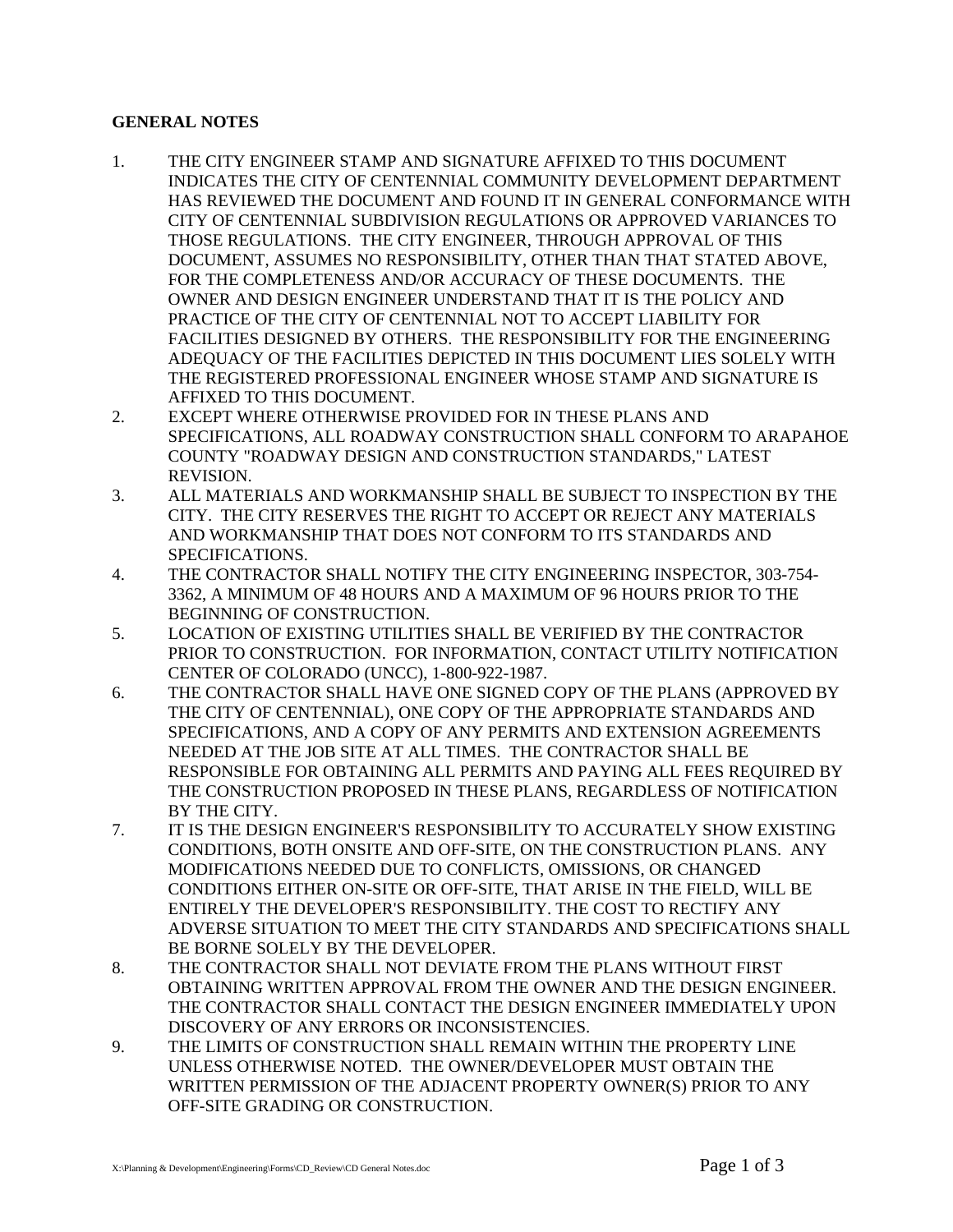- 10. A PLAN FOR TRAFFIC CONTROL DURING CONSTRUCTION SHALL BE SUBMITTED BY THE CONTRACTOR TO THE CITY FOR APPROVAL WITH THE PERMIT APPLICATION. A STREET CUT OR PUBLIC IMPROVEMENTS CONSTRUCTION PERMIT WILL NOT BE ISSUED WITHOUT AN APPROVED TRAFFIC CONTROL PLAN FOR TRAFFIC CONTROL DURING CONSTRUCTION.
- 11. CONCRETE SHALL NOT BE PLACED UNTIL THE FORMS HAVE BEEN INSPECTED AND A POUR SLIP ISSUED. POUR SLIPS WILL NOT BE ISSUED UNLESS THE CONTRACTOR HAS, AT THE JOB SITE, A COPY OF THE APPROVED PLANS BEARING THE SIGNATURE OF THE CITY ENGINEER. IF A CITY ENGINEERING INSPECTOR IS NOT AVAILABLE AFTER PROPER NOTICE OF CONSTRUCTION ACTIVITY HAS BEEN PROVIDED, THE PERMITTEE MAY COMMENCE WORK WITHOUT A POUR SLIP. HOWEVER, THE CITY RESERVES THE RIGHT NOT TO ACCEPT THE STRUCTURE IF SUBSEQUENT TESTING OR OBSERVATION REVEAL AN IMPROPER INSTALLATION.
- 12. PAVING SHALL NOT START UNTIL A SOIL REPORT AND PAVEMENT DESIGN IS APPROVED BY THE CITY ENGINEERING INSPECTOR AND SUBGRADE COMPACTION TESTS ARE RECEIVED AND APPROVED BY THE CITY ENGINEER.
- 13. STANDARD ARAPAHOE COUNTY CURB RAMPS ARE TO BE CONSTRUCTED AT ALL CURB RETURNS, "T" INTERSECTIONS AND ALL OTHER DESIGNATED PEDESTRIAN ACCESS POINTS. ANY REQUIREMENTS OF TITLE II OF THE AMERICANS WITH DISABILITIES ACT (ADA) SHALL BE INCORPORATED IN RAMP CONSTRUCTION.
- 14. ALL STATIONING IS BASED ON CENTERLINE OF ROADWAYS UNLESS OTHERWISE NOTED.
- 15. ALL ELEVATIONS ARE **[INDICATE TOP OF CURB OR FLOWLINE]** UNLESS OTHERWISE NOTED.
- 16. ALL ELEVATIONS ARE ON USGS **[DATUM WITH DATE]**. THE CONTRACTOR SHALL PRESERVE ALL SURVEY CONTROL. [RANGE POINT OR MONUMENT SHALL BE SHOWN ON CONSTRUCTION PLANS.]
- 17. ALL SIGNS AND STRIPING SHALL COMPLY WITH CITY OF CENTENNIAL REQUIREMENTS.
- 18. ALL WORK AND MATERIALS SHALL BE SUBJECT TO INSPECTION AND APPROVAL BY THE OWNER OR THE OWNER'S REPRESENTATIVE.
- 19. ALL WORK SHALL CONFORM TO ALL LOCAL, STATE, AND FEDERAL APPLICABLE LAWS AND REGULATIONS.
- 20. ALL ESTIMATES OF QUANTITIES SHALL BE VERIFIED BY THE CONTRACTOR / SUBCONTRACTOR, WHO SHALL BE RESPONSIBLE FOR DETERMINING ALL QUANTITIES AND PROVIDING THE WORK AND MATERIALS AS SHOWN ON THESE PLANS.
- 21. THE CONTRACTOR IS RESPONSIBLE FOR THE SAFETY OF ALL PERSONNEL, ALL SITE VISITORS, AND THE GENERAL PUBLIC WHO MAY BE AFFECTED BY THE CONSTRUCTION.
- 22. THE CONTRACTOR SHALL BE RESPONSIBLE FOR REPAIRING ANY DAMAGE TO IMPROVEMENTS AND LANDSCAPING CAUSED BY CONSTRUCTION ACTIVITIES, TO EQUAL OR BETTER CONDITIONS.
- 23. THE CONTRACTOR SHALL PRESERVE ALL LANDSCAPING NOT TO BE REMOVED FOR CONSTRUCTION. THE CONTRACTOR SHALL BE RESPONSIBLE FOR RESEEDING OR SODDING ALL AREAS DISTURBED BY CONSTRUCTION. THE CONTRACTOR SHALL BE RESPONSIBLE FOR LANDSCAPING THE SITE IN ACCORDANCE WITH THE APPROVED LANDSCAPE PLAN.